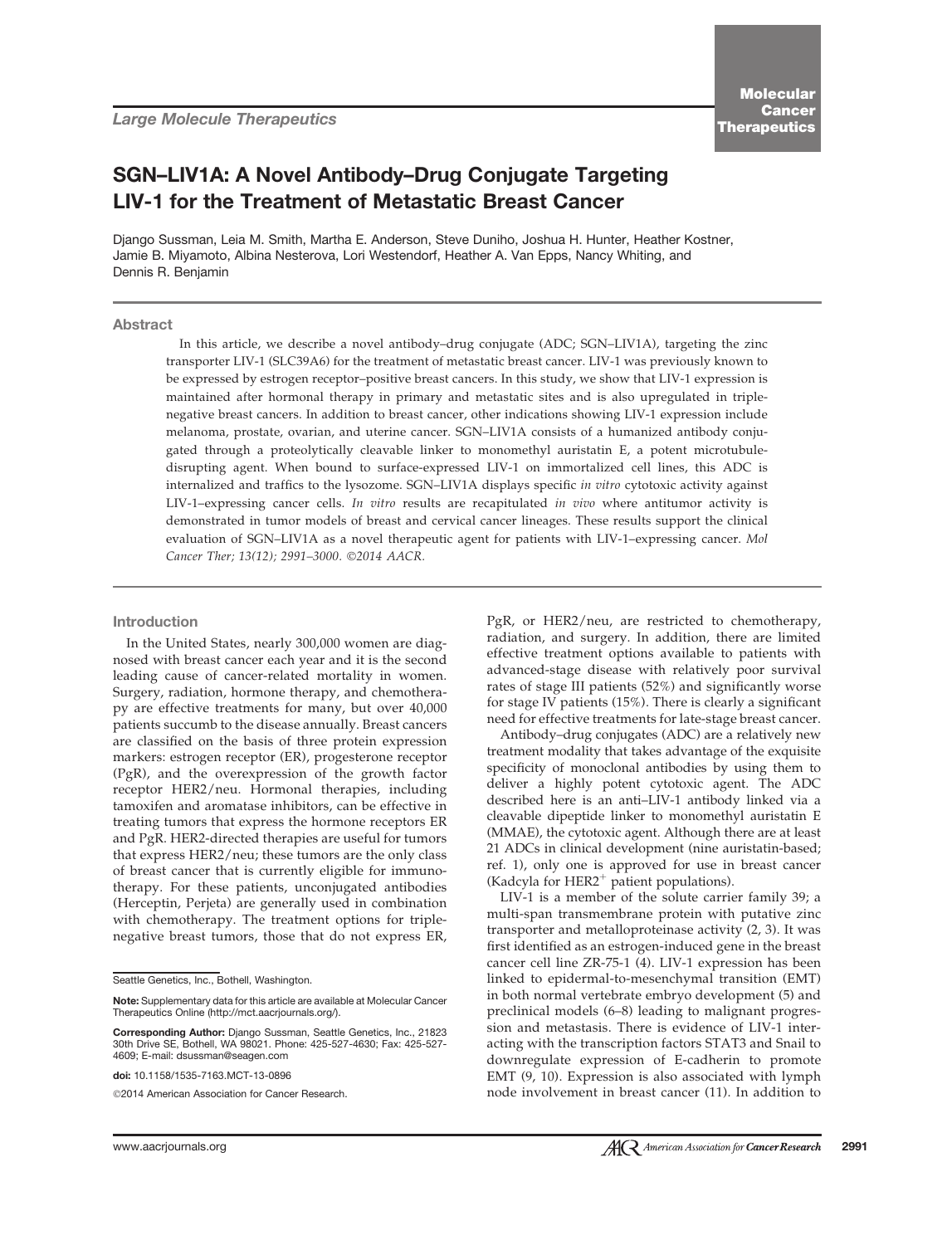breast cancer, it has been detected in other neoplastic tissue types, including pancreatic, prostate, breast, melanoma, cervical, and uterine (8, 12, 13). We evaluated LIV-1 expression in a number of indications using immunohistochemical analysis on tissue biopsies. In addition, we performed quantitative flow cytometry to determine expression of LIV-1 on a panel of cell lines derived from various cancer types. Using a humanized antibody specific for LIV-1 (hLIV22) conjugated to MMAE (14), we demonstrated ADC internalization, in vitro cytotoxicity, and antitumor activity in in vivo breast and cervical cancer models.

Materials and Methods

## Cell lines and culture

MCF-7 cells were obtained from three different sources: MCF-7 (ATCC HTB-22) from the American Type Culture Collection (ATCC), MCF-7 DSMZ from Deutsche Sammlung von Mikroorganismen und Zellkulturen (DSMZ), and MCF-7 NCI from NCI-Frederick Cancer Cell Line Repository (NCI-Frederick, MD). Other cell lines were obtained from the ATCC with the exception of PC-3 and HupT3 cells which were obtained from DSMZ. All cell lines were received before 2010 and cultured according to the supplier's recommendations; cell lines used for in vitro cytotoxicity (MCF-7 ATCC) and in vivo efficacy studies (MCF-7 NCI and HELA) were authenticated using the Cell Check service provided by IDEXX Bioresearch [identity confirmation by short tandem repeat (STR)–based DNA profiling and multiplex PCR]. A Chinese Hamster Ovary (CHO) cell line expressing human LIV-1 was generated by transfecting a CHO DG44 cell line with a plasmid coding for the intact LIV-1 gene. DHFR selection was used to identify positive clones.

## Antibody humanization

The murine antibody mLIV22 specifically binds an epitope in the extracellular N-terminus (residues 1–329) of LIV-1. Complementarity-determining region (CDR) grafting was used to generate the humanized anti–LIV-1 antibody hLIV22. First, the mLIV22 VL CDRs [as defined by Kabat (15)] were grafted on to the framework regions of human germline exons IGKV2-30 and JK4 obtained from NCBI and fused to human kappa constant domain. Likewise, the CDRs of mLIV22 VH were grafted onto the framework regions of human germline exons VH1-2 and JH5 fused to the human IgG1 constant domains. In addition, framework mutations, F36Y and R46P in the light chain and Y27L, F29I, T30E, S76N, and R94V of the heavy chain (numbering scheme of Kabat), were introduced into the humanized variable domains to enhance antigen-binding activity. The resultant humanized anti–LIV-1 antibody, hLIV22, showed comparable antigen-binding activity to mLIV22 in competition-binding assays using CHO cells transfected with LIV-1.

#### Immunohistochemistry

Formalin-fixed paraffin-embedded (FFPE) tumor samples were obtained from several sources: the Cooperative Human Tissue Network, Tissue Solutions; National Disease Research Interchange (NDRI; Philadelphia, PA). Slides were deparaffinized and antigen retrieval was performed using EDTA-based buffer. Samples were preblocked with nonserum protein block (Dako A/S) and primary antibodies, used separately, were incubated for 45 minutes at room temperature. Anti–LIV-1 mAb and isotype control IgG were used at  $1 \mu g/mL$ . Bond Polymer Refine Detection (Leica Microsystems) was used for detection with 3,3'-diaminobenzidine as the substrate for horseradish peroxidase (HRP) and Bond Polymer Refine Red Detection (Leica Microsystems) was used for detection with Fast Red as substrate for alkaline phosphatase. Slides were then scored using a qualitative scoring scale (weak 1+, mild 2+, moderate 3+, strong 4+) and images were taken using a Zeiss Axiovert 200 M microscope (Carl Zeiss Microimaging). For mouse xenograft tumors, biotinylated LIV-1 antibody and the Bond Intense R Detection Kit (Leica Microsystems, Germany) were used.

# Quantitative flow cytometry

Cell surface LIV-1 expression levels were measured using QIFIKIT flow cytometric indirect immunofluorescence assay (Dako A/S) using mLIV-14 as the primary antibody. A total of  $5 \times 10^5$  cells per sample were incubated with a saturating concentration (10  $\mu$ g/mL) of primary antibody for 60 minutes at  $4^{\circ}$ C. After washes, FITC-conjugated secondary antibody (1:50 dilution) was added for 45 minutes at  $4^{\circ}$ C. Fluorescence was analyzed by flow cytometry and specific antigen density was calculated on the basis of a standard curve of log geometric mean fluorescence intensity versus log antigen-binding capacity.

# Competition binding

LIV-1–expressing 293F cells  $(1 \times 10^5)$  in PBS were aliquotted in each well of 96-well v-bottom plates on ice. The cells were incubated for 1 hour with 5 nmol/L Alexa Fluor 647–labeled hLIV22 and increasing concentrations (from 0.03 to 500 nmol/L) of unlabeled mLIV22, hLIV22, or SGN–LIV1A. Cells were pelleted and washed two times with PBS. The cells were then pelleted and resuspended in 125 µL of PBS/FBS. Fluorescence was analyzed by flow cytometry, using percentage of saturated fluorescent signal to determine percentage of labeled mLIV22 bound and to subsequently extrapolate the half-maximal inhibitory concentrations  $(IC_{50})$  by fitting the data to a sigmoidal dose–response curve with variable slope.

# Conjugation of antibodies

The hLIV22-vcMMAE ADC was prepared by partial reduction of antibody interchain disulfide bonds with tris (2-carboxyethyl)-phosphine (TCEP) followed by conjugation to maleimidocaproylvaline-citrulline-p-aminobenzyloxycarbonyl-MMAE (vcMMAE) as described previously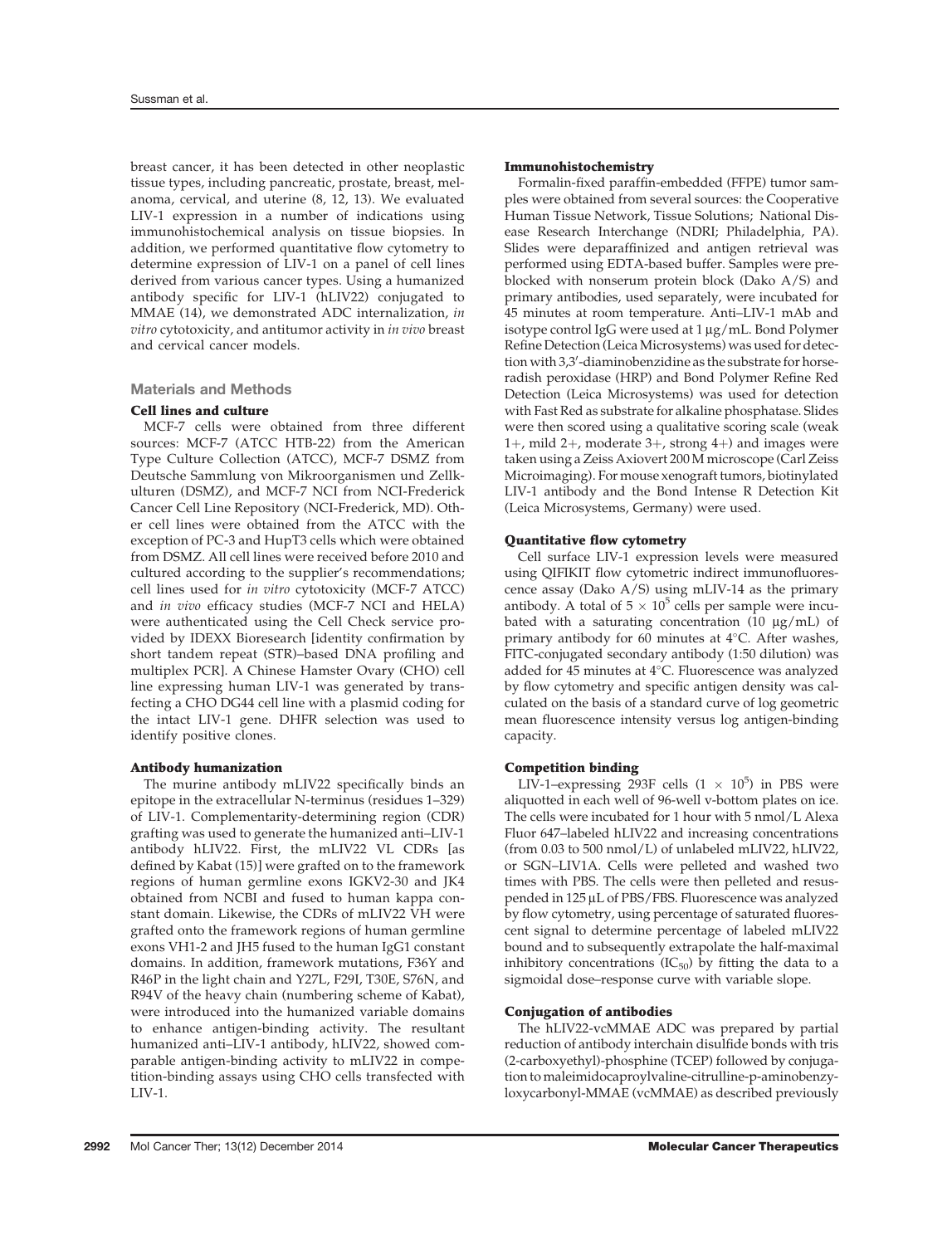(16) with the following modifications. Partial reduction of the interchain disulfide bonds, to an average of two reduced disulfide bonds or four reactive thiols per antibody, was achieved by incubating antibody solutions with 2.5 mol/L equivalents of TCEP at  $37^{\circ}$ C in the presence of 1 mmol/L diethylenetriaminepentaacetic acid for 1.5 hours. Final drug loading was determined by reversephase high-performance liquid chromatography under reducing conditions and by hydrophobic interaction chromatography (16).

## Fluorescence microscopy

ADC internalization images. MCF7 cells were plated on fibronectin-coated 8-well chamber slides (BD Biosciences) and allowed to grow for 2 days at  $37^{\circ}$ C in appropriate media. Cells were then incubated with 1  $\mu$ g/mL SGN–LIV1A with or without 10  $\mu$ mol/L chloroquine for 0, 4, or 24 hours at 37°C. Cells were fixed and permeabilized using Cytofix/Cytoperm solution (BD Biosciences). ADC was detected with goat anti-human IgG Alexa Fluor 488 (Invitrogen). LAMP1, a lysosomal marker, was detected with biotinylated mouse antihuman CD107a (BD Biosciences), followed by Alexa Fluor 594–conjugated streptavidin (Invitrogen). Cells were mounted in ProLong Gold Antifade with DAPI (Invitrogen). Images were acquired with a  $63\times$  oil objective on an Axiovert 200 M inverted fluorescence microscope. Microtubule Network Images. MCF7 cells were plated on D-lys–coated 8-well chamber slides (BD Biosciences) and allowed to grow for 2 days at  $37^{\circ}$ C in appropriate media. Cells were then incubated with 1 mg/mL or 10 ng/mL SGN-LIV1a for 0 or 24 hours at 37°C. Cells were fixed as described above. Tubulin was detected with mouse anti-α-tubulin Alexa Fluor 488 (Invitrogen). Cells were mounted in SlowFade with DAPI (Invitrogen). Images were acquired with a  $63\times$ oil objective on an Axiovert 200 M inverted fluorescence microscope.

## Cytotoxicity assay

Tumor cells were incubated with SGN–LIV1A or hLIV22 for 96 hours at 37°C. Cell viability was measured by CellTiter-Glo (Promega Corporation) according to the manufacturer's instructions. Cells were incubated for 25 minutes at room temperature with the CellTiter-Glo reagents and luminescence was measured on a Fusion HT fluorescent plate reader (PerkinElmer). Results are reported as  $EC_{50}$ , the concentration of compound needed to yield a 50% reduction in viability compared with vehicle-treated cells (control  $= 100\%$ ).

#### PK methods

Six BALB/c mice were dosed i.v. with 3 mg/kg of SGN– LIV1A. Blood samples were drawn from the saphenous vein from alternating subgroups of 3 mice at 5 minutes, 6 and 24 hours, 2, 4, 7, 10, and 14 days after dose and processed to plasma. Samples were analyzed in a platebased assay as follows: wells were coated overnight with a solution (0.5  $\mu$ g/mL in 0.05 mol/L carb/bicarb buffer, pH 9.6) of anti-human IgG kappa antibody (Antibody solutions; #AS75-P). After washing with PBS-T, wells were blocked with 1% BSA for 1 hour at room temperature. After washing blocked plates with PBS-T, wells were incubated with samples at room temperature. After 1 hour, plates were washed with PBS-T and incubated for an additional hour with HRP-F(ab′)2 goat anti-human IgG Fc-gamma–specific (The Jackson Laboratory; #109-036- 098). Following a final wash step, TMB substrate was added and incubated for 10 minutes before quenching with 1 N HCL,  $A_{450}$  was read and used to calculate serum antibody concentration

#### In vivo activity studies

Tumor volume was calculated using the formula,  $(A \times$  $B^2$ /2, where A and B are the largest and second largest perpendicular tumor dimensions, respectively. Mean tumor volume and weight of mice were monitored and mice terminated when the tumor volume reached 1,000  $mm<sup>3</sup>$ .

For MCF7-NCI and BR0555 studies, NOD.Cg-Prkdc<sup>scid</sup> Il2rg<sup>tm1Wjl</sup>/SzJ mice (NSG; The Jackson Laboratory) were implanted subcutaneously with 17bestradiol 90-day time release tablets (Innovative Research of America). Animals were allowed 2 to 6 days recovery time from tablet implant before receiving cell or tissue implant. 17b-Estradiol tablets were implanted every 90 days thereafter.

MCF7-NCI cells were implanted at  $5 \times 10^6 / 200 \mu L$ Matrigel HC25% (BD Biosciences). Once tumors reached a mean tumor volume of  $100 \text{ mm}^3$ , mice were treated by intraperitoneal injection every 4 days for a total of four doses with either SGN–LIV1A (1 or 3 mg/kg) or human IgGvcMMAE (hIg-vcMMAE) as a nonbinding control. An additional group of tumor-bearing mice ( $n = 5$ ) was left untreated as a control.

BR0555 is a subcutaneous model derived from a patient with primary breast cancer (The Jackson Laboratory). NSG mice bearing tumors between 500 and 750 mm<sup>3</sup> were sacrificed and the tumors were removed using aseptic technique. Tumors were sectioned into small fragments approximately 3 to 5  $mm<sup>3</sup>$  and loaded into 14-gauge trocars. Mice were implanted subcutaneously in the right lateral flank and returned to a clean home box. Implanted mice were monitored once a week and started on study when their tumor reached approximately 250 mm<sup>3</sup>. In this model, mice enrolled to the study in a patient accrual fashion; days 58 through 78, and dosing started. At each evaluation, the available cohort of mice was distributed to study groups in an equal fashion with an  $n = 10$  per group. Mice were treated by intraperitoneal injection every 4 days for a total of four doses with either SGN–LIV1A (1 or 3 mg/kg) or hIg-vcMMAE as nonbinding control. An additional group of tumor-bearing mice was left untreated as a control.

In the HeLa (ATCC CLL-2) in vivo study, female Athymic Nude-Foxn1<sup>nu</sup> (Harlan) were implanted with tissue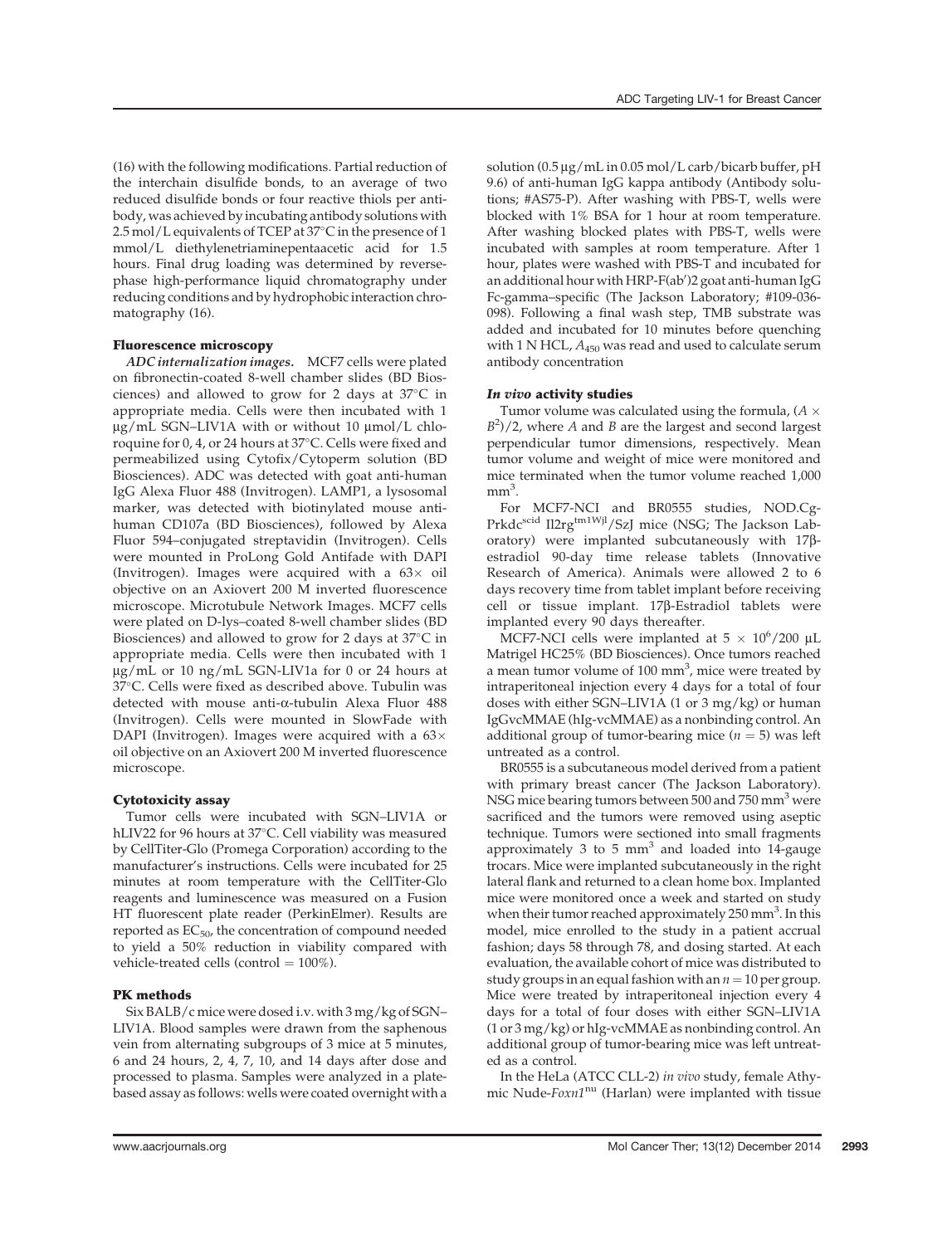fragments of tumors maintained in serial passage. Tumors were sectioned into small fragments approximately 3 to 5 mm<sup>3</sup> and loaded into 14-gauge trocars. Mice were implanted subcutaneously in the right lateral flank and returned to a clean home box. On day 10 after implant, the mice were evaluated and randomly placed into study groups ( $n = 8$ ) with a mean tumor size of approximately 100 mm<sup>3</sup> and dosing was started. Mice were treated by intraperitoneal injection every 4 days for a total of four doses with either SGN–LIV1A (1 or 3 mg/kg) or hIgvcMMAE as nonbinding control. An additional group of tumor-bearing mice was left untreated as a control.

## **Results**

# LIV-1 is highly expressed in solid tumors of different origins

LIV-1 expression was evaluated in human normal tissue and tumor microarrays and in sets of larger tissue sections. LIV-1 is frequently expressed in breast, prostate, and melanoma, even in patients previously treated with hormonal therapies (Table 1 and Fig. 1). In contrast, ovarian, uterine, and lung cancers have measurable, but less frequent, LIV-1 expression. An extensive panel of normal human tissues were also examined and showed limited LIV-1 expression (Table 2 and Fig. 1). The normal tissues that stain positive for LIV-1 expression in IHC have variable expression. In breast tissue, 0% to 50% of the cells stain with an intensity of 1 to 2 on the same scale used for the neoplastic tissue. In prostate tissue, 50% to 100% of the cells stain with an intensity of 2 to 4. In testicular tissue, about 50% of the cells stain with an intensity up to 1. The broad expression of LIV-1 in breast, prostate, and melanoma tumors, coupled with the restricted normal tissue expression (breast, prostate, and testis), demonstrate that LIV-1 is a target well suited for an ADC therapeutic. The expression is most prominent in breast cancer, the focus of this study.

# LIV-1 is highly expressed in post–hormone-treated primary and metastatic breast tumors

To determine the expression of LIV-1 in breast carcinomas, a murine anti–LIV-1 mAb was used for the detection in FFPE samples by IHC. We found that large sections of tumor samples provided better measure of LIV-1 expression in the tumor samples analyzed compared with commercially available tumor microarrays.

Because there is known positive correlation between LIV-1 expression and ER, we also evaluated breast tumor samples in which the patients had previously received hormone therapy for their  $ER^+$  cancers. We analyzed expression in breast cancer biopsies in patients having received hormonal therapy (tamoxifen or aromatase inhibitors). A total of 82 post–hormone therapy biopsies were studied and 88% of these expressed LIV-1 (at any level of intensity or %positive). As illustrated in Fig. 1A, 92% of primary site posthormone-treated tumor biopsies expressed LIV-1 with intensity of the staining ranging from weak  $(1-2+)$  to strong (3–4+). About 50% of the cases had  $\geq 50\%$  to 100% of tumor cells expressing LIV-1. Good concordance was observed with the reactivity of another anti–LIV-1 mAb in formalin-fixed tissues (data not shown). The immunostaining pattern was characterized as both membranous and cytoplasmic. The staining was LIV-1 specific, based on concordant reactivity between the two anti–LIV-1 mAbs used and the absence of staining with an isotype-matched negative control antibody. We also studied post–hormonal therapy metastatic breast tumor biopsies. Eighteen out of 23 cases (78%) expressed LIV-1, with approximately 75% of cases staining  $\geq 50\%$  to 100% of the tumor cells (Fig. 1B).

Expression of LIV-1 in triple-negative  $(ER^{-}, PgR^{-})$ Her-2-unamplified) primary breast tumors was also evaluated. We observed  $65\%$  LIV-1<sup>+</sup> in a set of 20 cases, with 40% (8 of 20) showing  $\geq 50\%$  to 100% of tumor cells positive, albeit with lower intensity of LIV-1 expression (Fig. 1C) compared with  $ER^+$  cases. Representative images of staining intensity are shown in Fig. 1D.

## Quantitative flow cytometric analysis of LIV-1 expression on human cancer cell lines

Cell surface expression of LIV-1 in human tumor cell lines was evaluated using quantitative flow cytometry. The panel of cell lines included breast, cervical, head and neck, hepatocellular, kidney, ovarian,

| Table 1. LIV-1 expression in multiple cancer types |                                  |                                  |            |  |  |
|----------------------------------------------------|----------------------------------|----------------------------------|------------|--|--|
| <b>Neoplastic tissue</b>                           | Number of<br>positive<br>samples | Number of<br>samples<br>examined | % Positive |  |  |
| <b>Breast</b>                                      | 88                               | 95                               | 93         |  |  |
| Melanoma                                           | 42                               | 51                               | 82         |  |  |
| Prostate                                           | 36                               | 50                               | 72         |  |  |
| Ovary                                              | 10                               | 21                               | 48         |  |  |
| <b>Uterus</b>                                      | 6                                | 20                               | $30*$      |  |  |
| Lung                                               | 3                                | 30                               | $10*$      |  |  |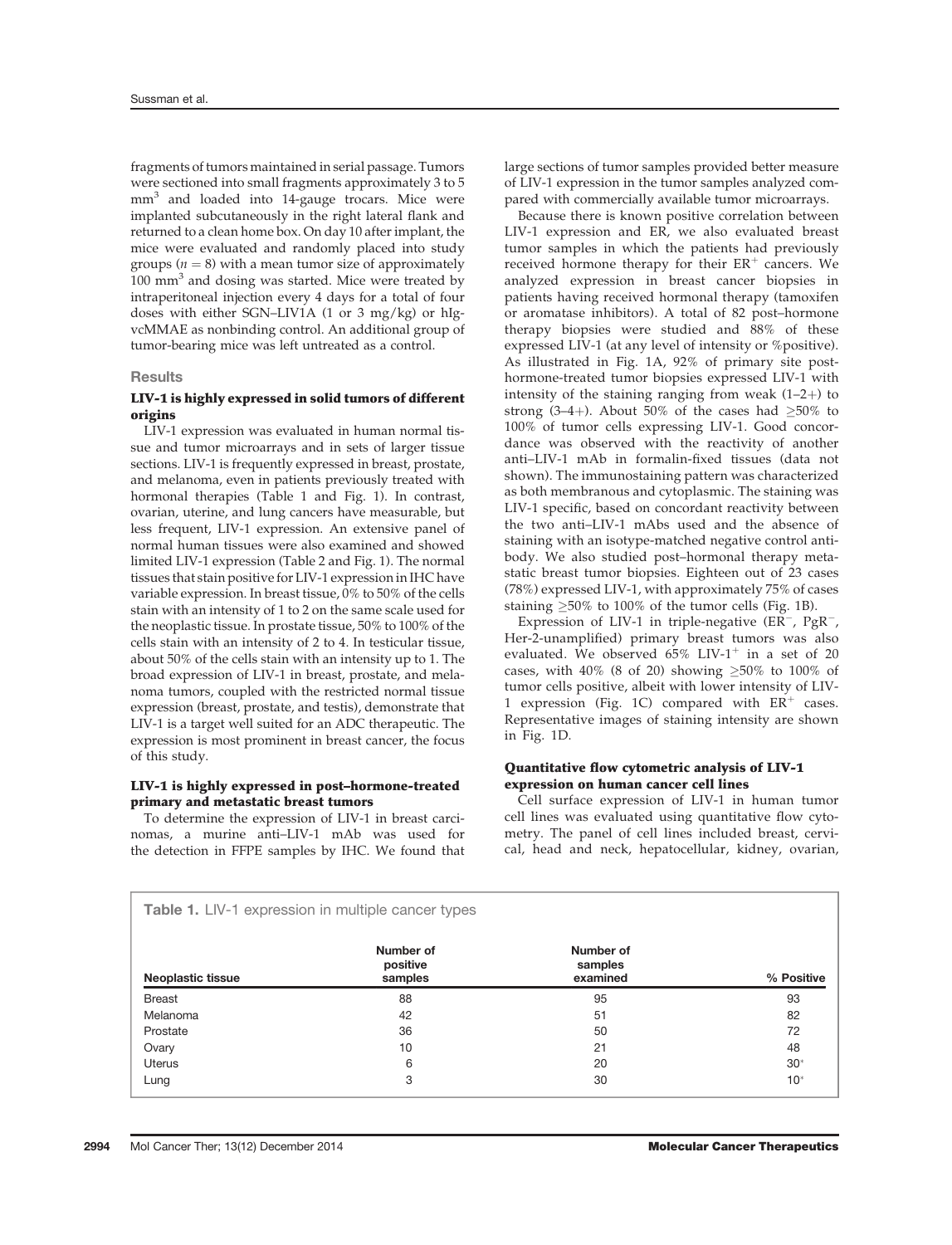

Figure 1. A–D, LIV-1 is expressed in primary and metastatic post–hormone-treated breast cancer cases. Tissue sections were preserved in formalin, expression was detected using Fast Red as a substrate for alkaline phosphatase. A, 54 of 59 (92%) of posttreatment, primary site breast cancer biopsies express LIV-1. B, 18 of 23 (78%) of posttreatment, metastatic breast cancer biopsies express LIV-1. C, 13 of 20 (65%) of primary site triple-negative breast cancer biopsies express LIV-1. D, examples of tissues with LIV-1–specific staining intensity of 1–4. E, examples of normal tissue staining, clockwise from top left: lung, colon, prostate, and breast.

pancreatic, prostate, and melanomas. The highest level of LIV-1 expression was observed in the MCF-7 breast cancer cell line from the ATCC (175,000 sites/ cell) while ZR-75-1 (ATCC CRL-1500) had about 80,000 sites per cell (Table 3). Other cell lines (ovarian, pancreatic, head and neck, and melanomas) showed moderate to low level expression of LIV-1 by qFACS.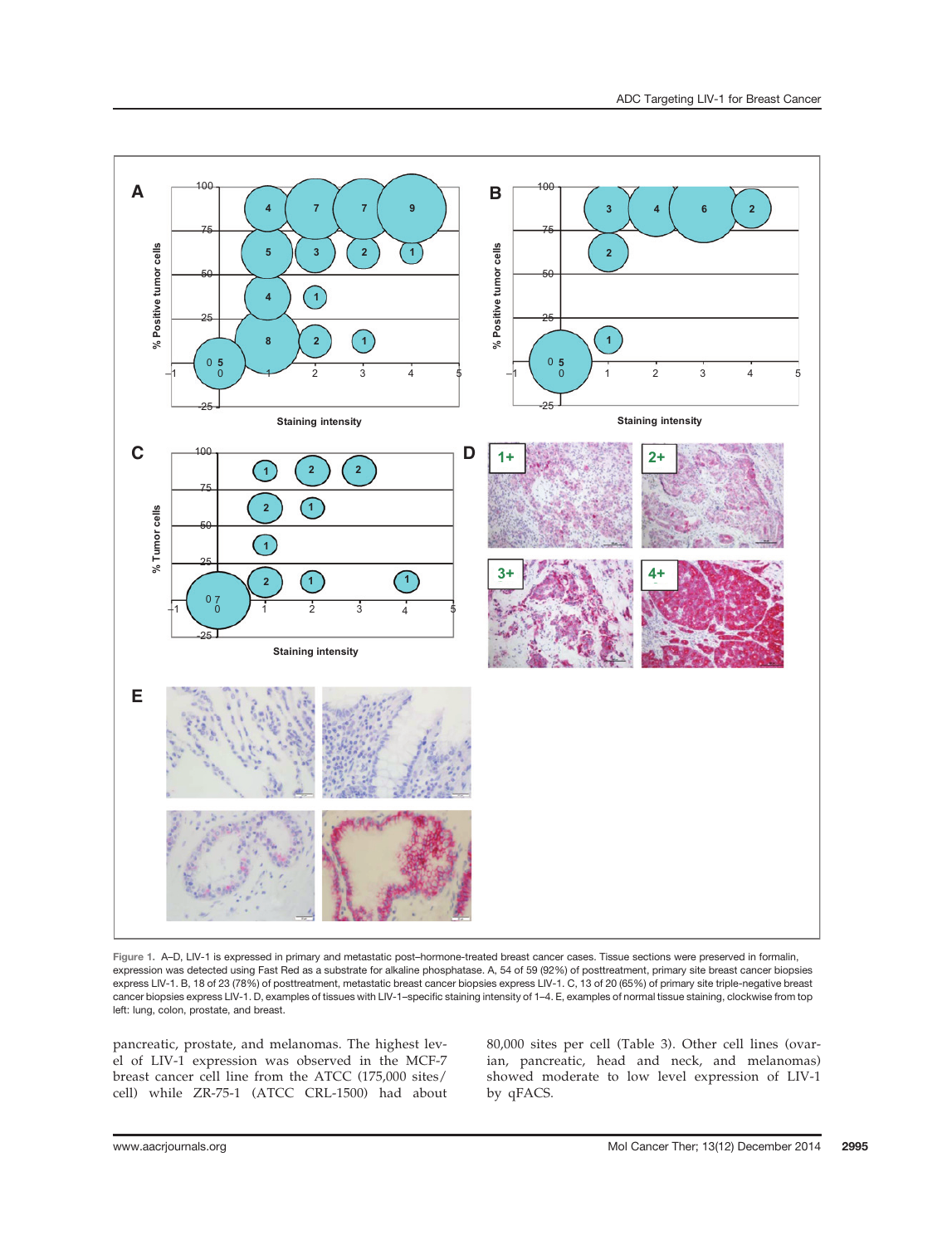| Table 2. LIV-1 expression in normal tissue      |                   |                 |  |  |  |
|-------------------------------------------------|-------------------|-----------------|--|--|--|
| Normal tissues negative for anti-LIV-1 staining |                   |                 |  |  |  |
| Adrenal gland                                   | Kidney            | <b>Skin</b>     |  |  |  |
| Bone                                            | Larynx            | Spleen          |  |  |  |
| Cerebellum and cerebrum                         | Liver             | Stomach         |  |  |  |
| Colon                                           | Lung              | Striated muscle |  |  |  |
| Esophagus                                       | Mesothelium       | Thymus gland    |  |  |  |
| Eye                                             | Ovary             | Thyroid         |  |  |  |
| Heart                                           | Parathyroid gland | Tonsil          |  |  |  |
| <b>Hypophysis</b>                               | Salivary gland    | Uterine cervix  |  |  |  |
| Intestine                                       |                   |                 |  |  |  |
|                                                 |                   |                 |  |  |  |
| Normal tissues positive for anti-LIV-1 staining |                   |                 |  |  |  |
| <b>Breast</b>                                   | <b>Testis</b>     |                 |  |  |  |
| Prostate                                        |                   |                 |  |  |  |

#### Humanized LIV-22 affinity

Parental murine LIV22 (mLIV22) was humanized to hLIV22 using the CDR grafting method. To ensure that neither humanization nor conjugation minimal effects on binding to LIV-1, the binding affinity of mLIV22 was compared with hLIV22 and SGN–LIV1A in a competition binding assay. The  $IC_{50}$  determined for mLIV22, hLIV22, and SGN–LIV1A were 3.5, 4.6, and 5.6 nmol/L, respectively. These data suggest that humanization did not significantly impact the binding affinity of hLIV22 to LIV-1.

# Anti–LIV-1 ADCs are potent inhibitors of cell proliferation of MCF-7 breast carcinoma cells

The humanized LIV-1 antibody (hLIV-22) was conjugated to the antitubulin drug, vcMMAE, on reduced cysteines usually involved in interchain disulfide bonds with a mean stoichiometry of four drugs/antibody (16). The resulting ADC, SGN–LIV1A, has a potent cytotoxic activity against MCF-7 cell line (ATCC) with an  $EC_{50}$  value of 6.3 ng/mL in a CellTiter-Glo (Promega) cytotoxicity assay (Fig. 2B). In contrast, neither unconjugated parental antibody (Fig. 2) nor an ADC control hIgG-vcMMAE showed substantial cytotoxic activity ( $EC_{50}$  > 10,000 ng/ mL; data not shown). In this assay, maximum cytotoxicity was 70%. When comparing a MCF-7 cell lines from different sources, we found they had varying concentrations of antigen on the surface of their plasma membrane. We have shown that decreasing amounts of antigen displayed on the surface of the cell have an adverse effect on in vitro cytotoxicity (Supplementary Table S1) of SGN–LIV1A. Incomplete cell killing with SGN–LIV1A could be due to a heterogeneous low antigen expressing or quiescent, slowly dividing cell subpopulation.

## SGN-LIVA engages the target, internalizes, and traffics to the lysosome

Subcellular localization of SGN–LIV1A in MCF-7 cells (a LIV-1–positive cell line) was examined by fluorescence microscopy at 0, 4, and 24 hours. SGN-LIV1A internalizes slowly over a 24-hour period (Fig. 3A, top). To better visualize SGN–LIV1A accumulation within lysosomes, cells were treated with 10 mmol/L chloroquine to block ADC degradation (Fig. 3A, bottom). Nonbinding control ADC showed minimal binding and internalization into MCF-7 cells, with or without chloroquine (data not shown). A control nonlysosomal ADC internalized, but did not converge on the lysosome with  $10 \mu$ mol/L chloroquine treatment, suggesting the SGN–LIV1A lysosomal localization is not simply a collapse of intracellular vesicles (data not shown). In summary, SGN–LIV1A internalizes throughout a 24-hour treatment period and traffics to the lysosome in which proteolytic release of the cytotoxic payload occurs.

#### Disruption of microtubules

Treatment of LIV-1–expressing MCF-7 cells with SGN-LIV1A at doses as low as 10 ng/mL for 24 hours induced disruption of the microtubule network (Fig. 3B). At 24 hours,  $49\%$  ( $N = 150$ ; Fig. 2) of cells treated with 1  $\mu$ g/mL SGN-LIV1a or 16% (N = 100) of cells treated with 10 ng/mL SGN-LIV1a displayed condensed chromosomes and abnormal spindles. At 24 hours,  $0\%$  (N = 300) of cells treated with nonbinding control displayed this phenotype. These data are consistent with the proposed mechanism of action leading to mitotic arrest.

# PK and *in vivo* ADC activity study using MCF-7, BR0555, and HeLa tumors

To measure the pharmacokinetic (PK) properties of SGN–LIV1A, a single 3 mg/kg dose was administered i.v. to BALB/C mice; blood samples were taken out to 14 days. The PK properties of the total antibody appear consistent with a two compartment model (Fig. 4A). The terminal half-life, calculated using nonlinear regression, is 6.8 days.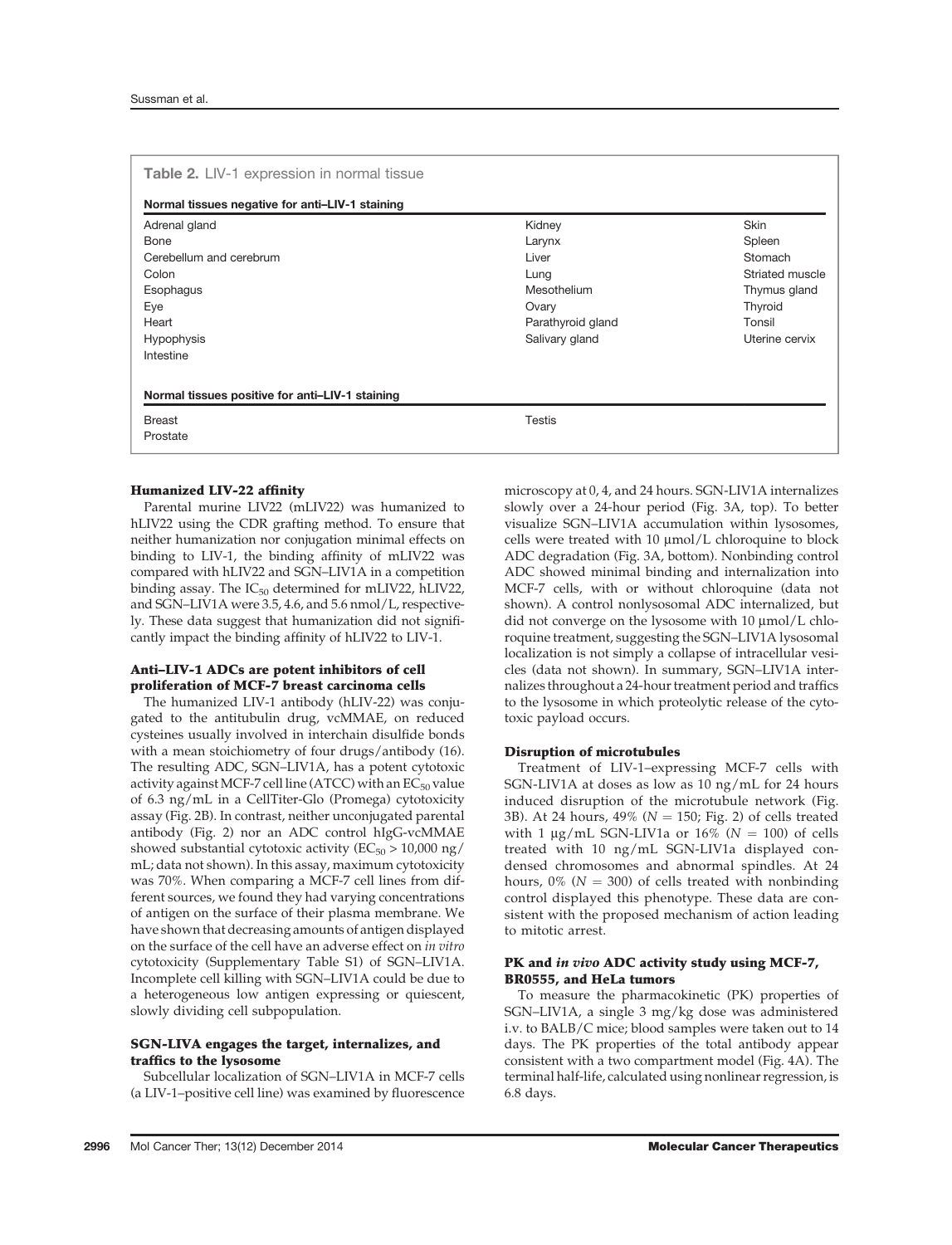| expression on cell lines of various origins |                      |                   |  |  |
|---------------------------------------------|----------------------|-------------------|--|--|
| Cell line name                              | Source               | LIV-1 copy number |  |  |
| MCF-7 (ATCC)                                | <b>Breast</b>        | 175,000           |  |  |
| ZR-75-1                                     | <b>Breast</b>        | 91,000            |  |  |
| DU-4475                                     | <b>Breast</b>        | 50,000            |  |  |
| <b>BT-20</b>                                | <b>Breast</b>        | 46,000            |  |  |
| MDA-MB-157                                  | <b>Breast</b>        | 45,000            |  |  |
| MDA-MB-175-VII                              | <b>Breast</b>        | 39,000            |  |  |
| BT483                                       | <b>Breast</b>        | 36,000            |  |  |
| MDA-MB-231                                  | <b>Breast</b>        | 32,000            |  |  |
| <b>T47D</b>                                 | <b>Breast</b>        | 25,000            |  |  |
| MCF-7 (nci)                                 | <b>Breast</b>        | 22,000            |  |  |
| HeLa                                        | Cervical             | 78,000            |  |  |
| Detroit 562                                 | <b>Head and Neck</b> | 22,000            |  |  |
| Hep3B                                       | Hepatocellular       | 32,000            |  |  |
| HEK293F                                     | Kidney               | 59,000            |  |  |
| SKOV3                                       | Ovarian              | 71,000            |  |  |
| $ES-2$                                      | Ovarian              | 38,000            |  |  |
| OVCAR-3                                     | Ovarian              | 34,000            |  |  |
| HupT3                                       | Pancreatic           | 27,000            |  |  |
| $PC-3$                                      | Prostate             | 35,000            |  |  |
| <b>LNCAP</b>                                | Prostate             | 32,000            |  |  |
| 22RV-1                                      | Prostate             | 23,000            |  |  |
| SKMEL-5                                     | Melanoma             | 29,000            |  |  |
| G361                                        | Melanoma             | 25,000            |  |  |
| A2058                                       | Melanoma             | 16,000            |  |  |
| <b>WM115</b>                                | Melanoma             | 12,000            |  |  |
| <b>Hs695T</b>                               | Melanoma             | 22,000            |  |  |
| Sk-Mel-2                                    | Melanoma             | 19,000            |  |  |
| MALME-3M                                    | Melanoma             | 15,000            |  |  |
| Skmel3                                      | Melanoma             | 24,000            |  |  |
| CHL <sub>1</sub>                            | Melanoma             | 16,000            |  |  |
| <b>HNCB</b>                                 | Melanoma             | 6,000             |  |  |

Table 3. Quantitative flow data showing LIV-1

The antitumor activity of SGN–LIV1A was evaluated in xenograft models of breast, and cervical lineage. Two different breast cancer models were explored, one using MCF-7 cells and the other using a patient-derived tissue model. In the MCF-7 breast cancer cell xenograft model, tumor regressions were achieved with four 3 mg/kg doses of SGN–LIV1A given every 4 days (Fig. 4B), well below the mean-tolerated dose of 10 mg/kg in rodents. Although tumor growth delay was seen when dosing with the nontargeted ADC, when comparing it with the 3 mg/kg SGN–LIV1A dose group,  $P$  values compute to <0.05, meeting the threshold of statistical significance difference and indicating both a dose response and immunologic specificity of the targeted therapeutic. ADC activity in the absence of target has been documented previously on a number of antibody backbones and chemotype combinations (17–19). Noncancer antigen-dependent activity is a continuing topic of study and has been attributed to a combination of factors, including the enhanced perme-



Figure 2. A and B, hLIV-22 retains binding affinity and has potent in vitro cytotoxicity activity as a conjugate. A, FACS-based competition binding experiments, performed by titrating unlabeled test article into cells with a constant concentration of labeled mLIV22 present, showed no posthumanization loss of affinity. B, MCF-7 ATCC cells were grown in 96-well plates, SGN–LIV1A or naked hLIV-22 were added for 96 hours before monitoring viability using CellTiter-Glo.

ability and retention effect of a tumor, ADC and drug linker stability, cellular susceptibility to the delivered cytotoxin, and relative cell permeability of the released drug.

The second breast cancer model (BR0555) was derived from the  $ER^+$ ,  $PR^+$ , and HER2-infiltrating breast ductal carcinoma tumor from an 86-year-old Caucasian patient before any therapeutic intervention. Treatment of BR0555 tumor-bearing mice with SGN–LIV1A on a every 4 days schedule showed antitumor activity, resulting in pronounced tumor regressions (Fig. 4C).

SGN–LIV1A activity was also examined in the HeLa (cervical cancer–derived) xenograft model. Treatment with four 3 mg/kg doses of SGN–LIV1A given every 4 days resulted in significant tumor shrinkage compared with a nonbinding control ADC (Fig. 4D).

# **Discussion**

ADCs directed toward tumor-specific antigens are clinically proven as effective treatments of both solid and liquid tumors. We have shown in this study that LIV-1, an integral cell surface membrane protein, is a promising candidate for ADC therapy due to its broad expression in a number of cancer indications and limited normal tissue expression. LIV-1 is expressed across an array of cell lines from various lineages with surface copy numbers ranging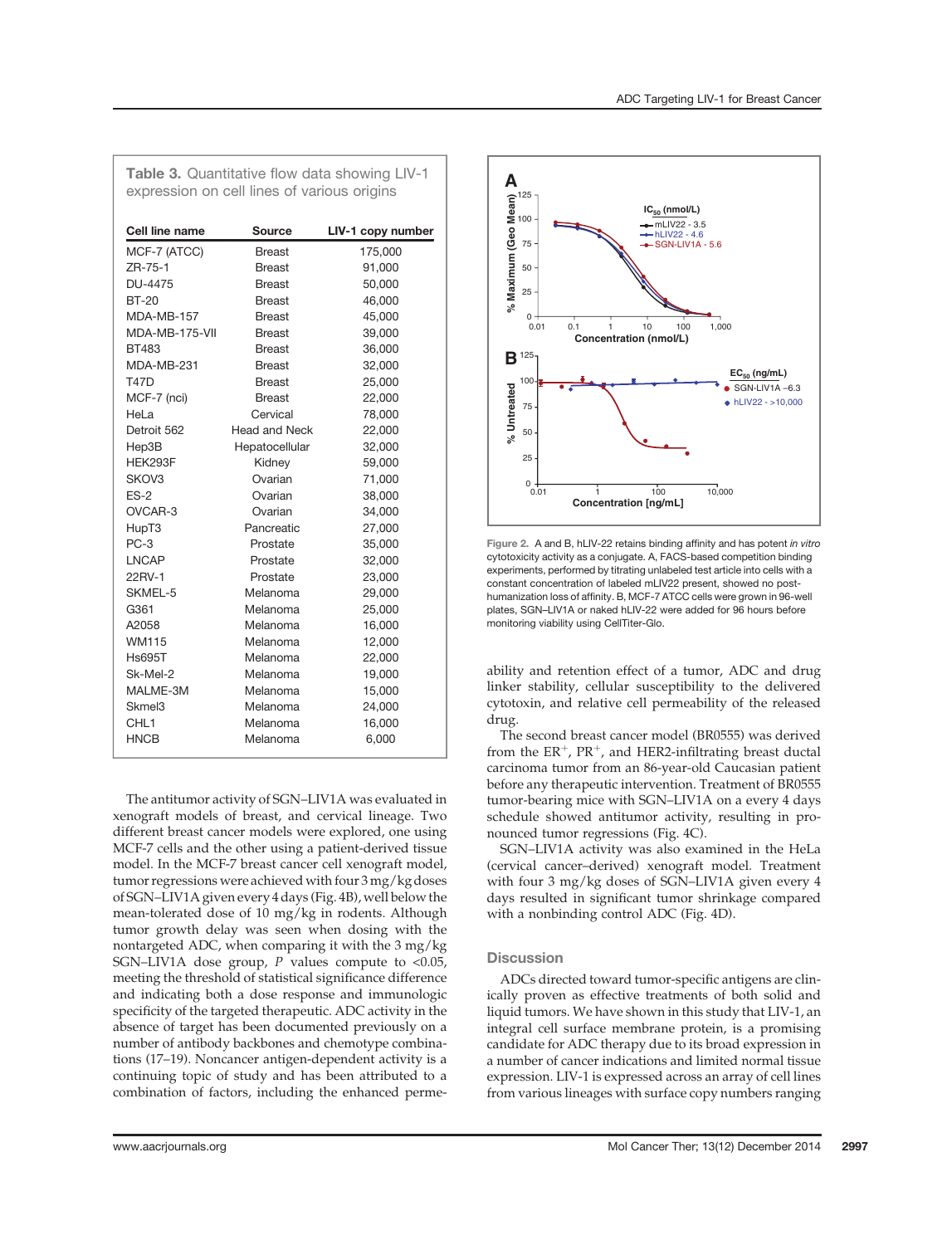

Figure 3. A and B, SGN–LIV1A internalizes, traffics to the lysosome, and disrupts the microtubule network in LIV-1– expressing cells. A, top, SGN– LIV1A–treated cells, arrows point to internalized ADC. Bottom, SGN–  $LIV1A + chloroquine-treated cells.$ ADC is stained green; LAMP 1, a lysosome-associated protein, is stained red; areas of colocalization show as orange. B, top, cells are incubated with nonbinding control ADC for 0 and 24 hours. Bottom, cells are incubated with SGN– LIV1A for 0 and 24 hours. Microtubules are stained green and DNA is stained blue.

from >170,000 to >5,000. Furthermore, inspection of archived biopsies showed a high percentage of primary, metastatic, and triple-negative breast cancer tissues that expressed the antigen. On the basis of these encouraging findings, we engineered a humanized anti–LIV-1 antibody that binds specifically to the extracellular domain of LIV-1, internalizes after antigen binding, and traffics to the lysosome. Using this antibody, we designed and generated SGN–LIV1A that leverages the specificity of the antibody and the activity of a potent microtubuledisrupting agent (MMAE) to produce a LIV-1–directed cytotoxic agent. SGN–LIV1A shows in vitro and in vivo potency and specificity when treating LIV-1–expressing cell lines and tumors.

In vitro assays showed that high LIV-1–expressing cell line was insensitive to treatment with the naked antibody alone. Cell lines that have low LIV-1 cell surface copy number are resistant to SGN–LIV1A and only show growth inhibition at concentrations >1,000 ng/mL.

We have shown that SGN-LIV1A is effective in in vivo xenograft models of different origin, including models of breast, prostate, and cervical lineage, delaying tumor growth at a relatively low dose (1 mg/kg/dose). Consistent with the proposed mechanism of ADC action, SGN– LIV1A was most effective in vivo on xenograft models with the highest expression of LIV-1, showing pronounced tumor regressions at doses of 3 mg/kg, while the antibody alone did not inhibit tumor growth at doses as high as 30 mg/kg. Cell surface LIV-1 copy number is difficult to accurately ascertain for tissues. However, IHC staining of xenograft sections indicates homogenous LIV-1 levels (100% of the cells) at an intensity of 2 to 3, which is equivalent or less than the staining seen in over 50% of the metastatic breast biopsy sections.

Dependent upon the tumor receptor expression profile, there are now several targeted therapeutic approaches that can be used, including HER2 and hormone-directed regimens. However, regardless of their classification, patients who have relapsed with distant-stage metastatic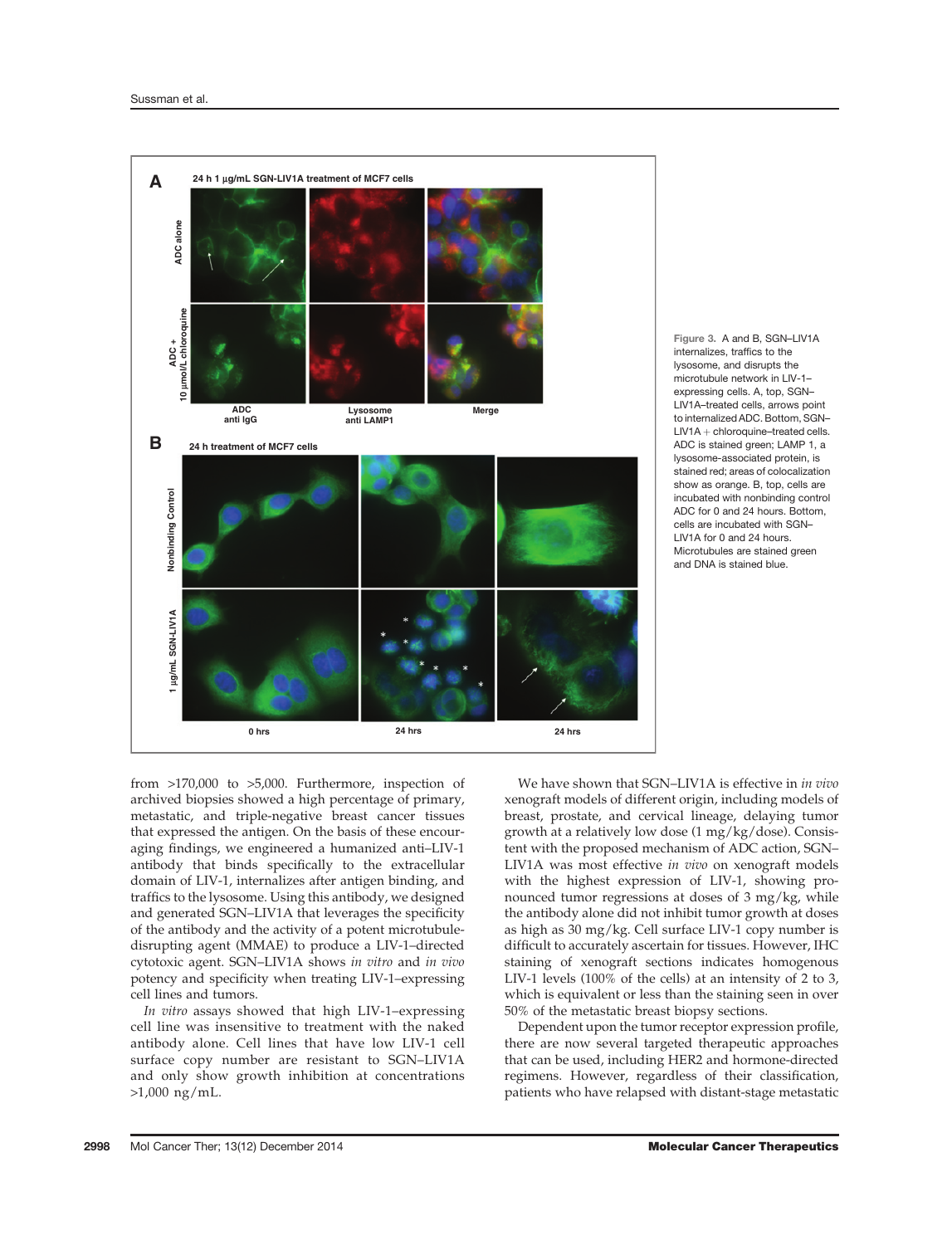

Figure 4. A–D, PK and in vivo model activity of SGN–LIV1A. A, top, the PK properties of the total antibody appear to follow a two compartment model. Bottom, the terminal half-life, calculated using nonlinear regression, is 6.8 days. B, NSG mice were implanted s.c. with MCF-7 NCI cells. Once tumors reached 100 mm $^3$ , animals were treated with indicated doses of SGN–LIV1A or a nonbinding control every 4 days, a total of four times. C, NSG mice were implanted with fragments of BR0555 tumors, and once tumors reached 250 mm<sup>3</sup> they were treated as in B. D, nude mice were implanted with HeLa cells and treated as in B.

breast cancer have no curative therapeutic options open and face a 5-year survival rate of 24% (20). Current systemic treatments of these patients aim to prolong survival, control disease progression, alleviate symptoms, and enhance patient quality of life. In this study, we have shown that LIV-1 is expressed in all subtypes of breast cancer (including triple-negative) and that SGN–LIV1A is active as a single agent in preclinical models. These data in combination with the recent successes of ADCs support pursuing SGN–LIV1A as a new therapeutic modality for refractory metastatic breast cancer and other LIV-1–positive indications.

#### Disclosure of Potential Conflicts of Interest

D. Sussman, L.M. Smith, J.B. Miyamoto, A. Nesterova, L. Westendorf, and D.R. Benjamin have ownership interest (including patents) in Seattle Genetics, Inc. No potential conflicts of interest were disclosed by the other authors.

#### Authors' Contributions

Conception and design: D. Sussman, L.M. Smith, H.A. Van Epps, N. Whiting, D.R. Benjamin

Development of methodology: D. Sussman, L.M. Smith, J.H. Hunter, N. Whiting

Acquisition of data (provided animals, acquired and managed patients, provided facilities, etc.): L.M. Smith, M.E. Anderson, S. Duniho, H. Kostner, J.B. Miyamoto, A. Nesterova, L. Westendorf, H.A. Van Epps Analysis and interpretation of data (e.g., statistical analysis, biostatistics, computational analysis): D. Sussman, L.M. Smith, S. Duniho, H. Kostner, J.B. Miyamoto, A. Nesterova, L. Westendorf, H.A. Van Epps, N. Whiting, D.R. Benjamin

Writing, review, and/or revision of the manuscript: D. Sussman, L.M. Smith, M.E. Anderson, S. Duniho, J.H. Hunter, J.B. Miyamoto, A. Nesterova, L. Westendorf, H.A. Van Epps, N. Whiting, D.R. Benjamin Administrative, technical, or material support (i.e., reporting or orga-nizing data, constructing databases): L.M. Smith

Study supervision: D. Sussman, L.M. Smith Other (preparation of reagents): J.H. Hunter

#### Acknowledgments

The authors thank Jonathan Drachman for his careful review and assistance in completing this article.

The costs of publication of this article were defrayed in part by the payment of page charges. This article must therefore be hereby marked advertisement in accordance with 18 U.S.C. Section 1734 solely to indicate this fact.

Received October 21, 2013; revised August 20, 2014; accepted September 14, 2014; published OnlineFirst September 24, 2014.